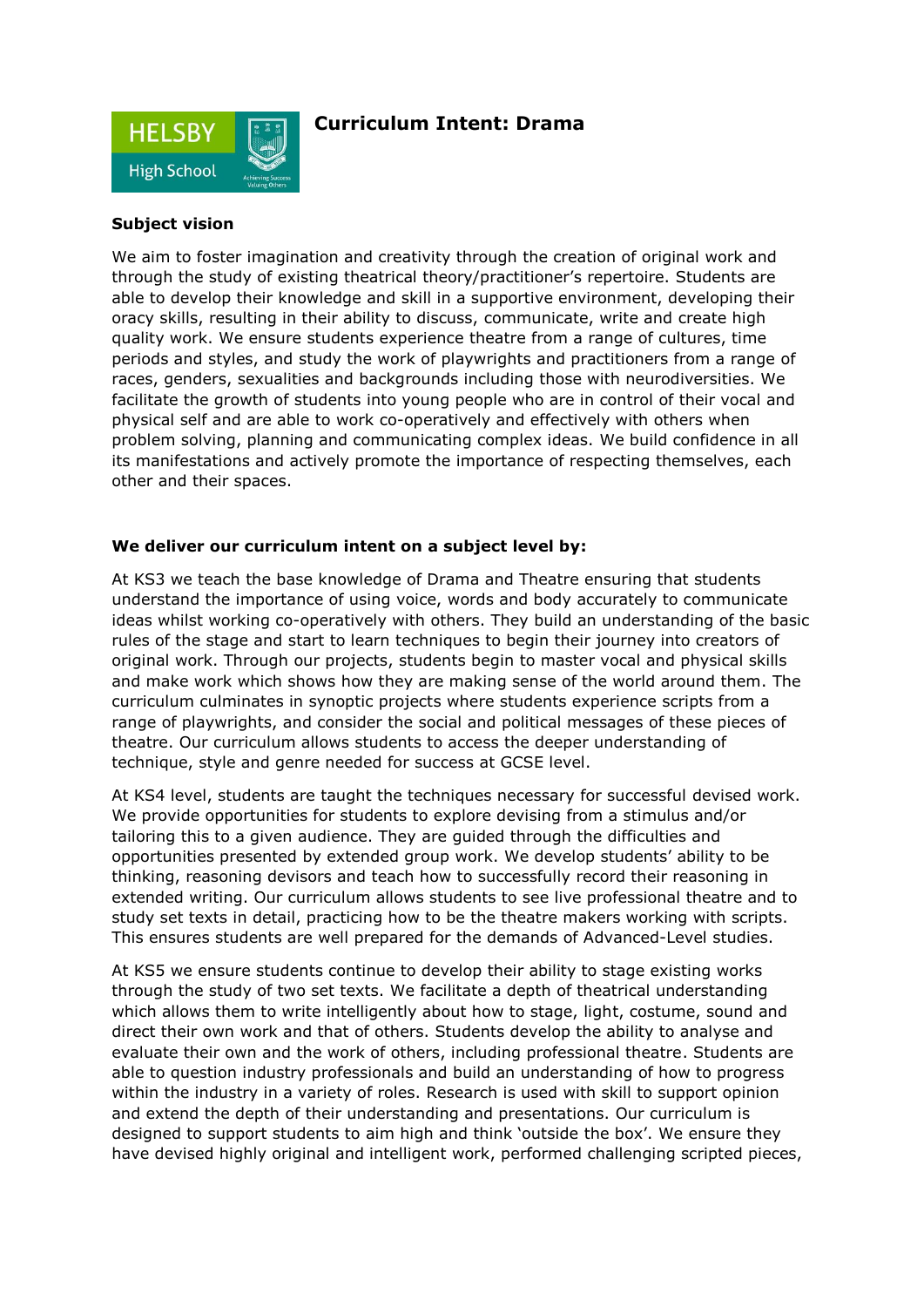analysed and evaluated live theatre and have demonstrated their knowledge and understanding of a selection of practitioners' theories.

## **Enrichment**

Students are given the opportunity to work with industry professionals through performance workshops and to see professional theatre through regular trips or through live streaming. The annual London trip allows students to be part of a question and answer session with an industry professional and also to see the show this professional is in at that time.

The school production allows students to show case their skills and the 'in house' created performances are tailored to the skill set of the students taking this qualification and ensures they are able to develop and hone their chose pathway in front of a live audience.

The lower school production and Arts Festival gives KS3 students the chance to experience productions. This means they are able to secure more demanding roles and showcase their skills. KS3 drama club allows students who are not always interested in theatre for audiences to learn cooperation, communication and confidence building skills, whilst having fun.

| Encouraging high aspiration and a<br>love of learning | Students in all key stages are challenged to<br>exceed their own targets and to reflect on<br>how to improve their work.<br>Lessons are always practical and have 5<br>$\bullet$<br>parts to ensure a good pace that excites and<br>enthuses students.<br>Students experience teacher role/modelling<br>which inspires and shares best practice.<br>Use of set, props/costume, lighting and<br>space is used to enthuse and inspire and<br>fosters a love of the subject.<br>Students learn from older students by being<br>the audience for their exam pieces ensuring<br>they aspire to achieve as highly. |
|-------------------------------------------------------|--------------------------------------------------------------------------------------------------------------------------------------------------------------------------------------------------------------------------------------------------------------------------------------------------------------------------------------------------------------------------------------------------------------------------------------------------------------------------------------------------------------------------------------------------------------------------------------------------------------|
| Maximising progress and potential                     | Students enjoy a curriculum tailored to their<br>٠<br>abilities and interests, developing inherent<br>skills and therefore bringing about more<br>rapid progress.<br>Students experience a variety of feedback<br>techniques to identify their potential and<br>uncover areas where further progress can<br>be made.                                                                                                                                                                                                                                                                                         |
| Providing rewarding learning<br>experiences           | Students experience Drama from the point<br>$\bullet$<br>of view of all types of theatre makers and<br>use the growing facilities to explore how to<br>craft these areas of theatre making.<br>The learning of students is balanced<br>between the study of Drama as a subject in<br>its own right and Drama which facilitates<br>learning about range of multi-cultural,<br>historical and PHSCE style projects.<br>Students of all key stages experience                                                                                                                                                   |

#### In Drama, students '**Achieve success'** by: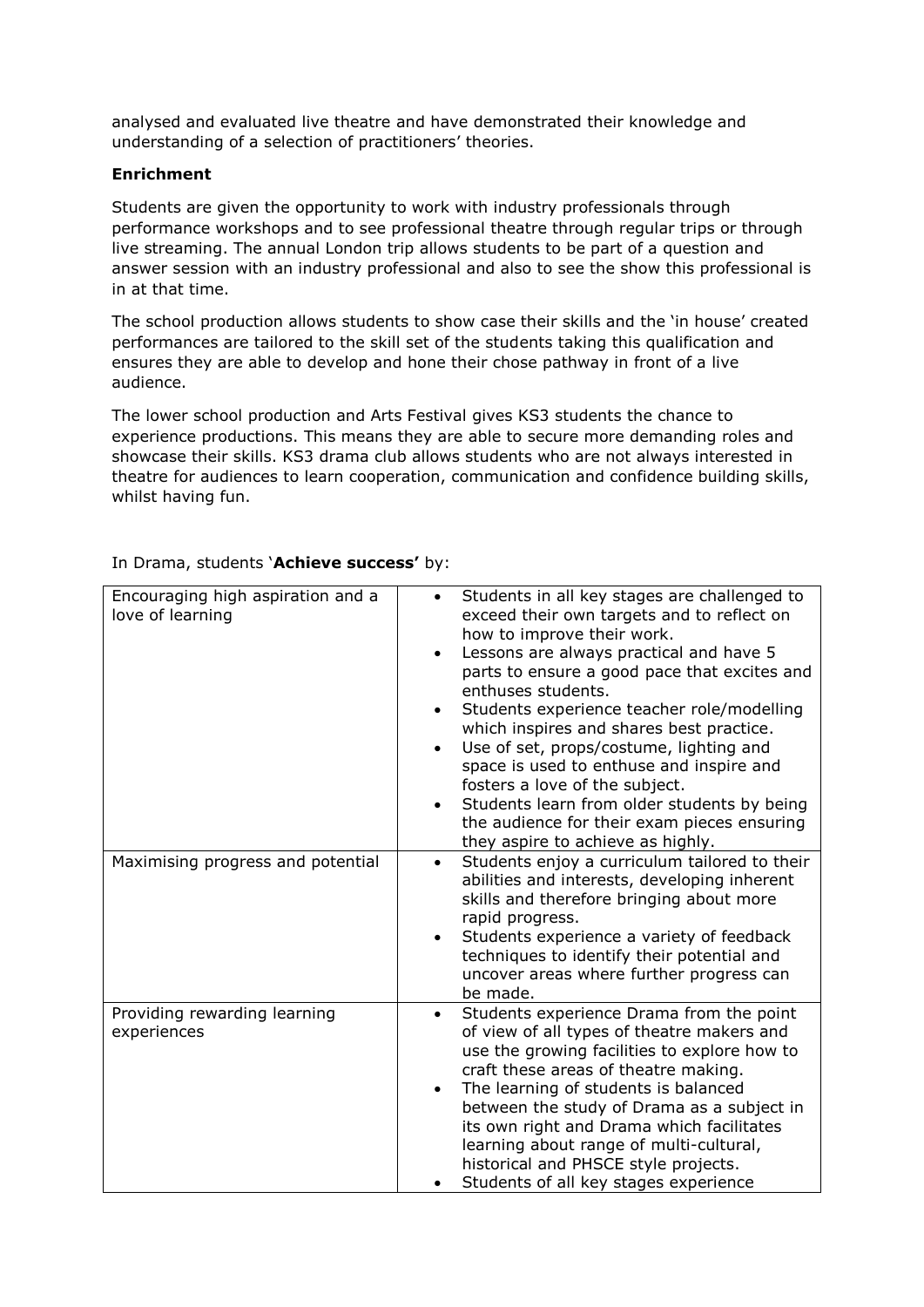|                                                | making a finished piece of theatre with<br>costume, lighting and props.<br>Immersive drama experiences at all key<br>stages allow students to learn in new and<br>exciting ways.                                                                                                                                                                                                                                                                                                                                                                  |
|------------------------------------------------|---------------------------------------------------------------------------------------------------------------------------------------------------------------------------------------------------------------------------------------------------------------------------------------------------------------------------------------------------------------------------------------------------------------------------------------------------------------------------------------------------------------------------------------------------|
| Offering diverse opportunities                 | The curriculum at all key stages gives<br>students the opportunity to experience work<br>made by people and groups from diverse<br>backgrounds and cultures.<br>Students see work which actively challenges<br>prejudices by encouraging open mindedness<br>and understanding.<br>At KS4 and KS5 students make work which<br>has important social and political messages.<br>The department carefully monitors who is<br>accessing the opportunities we offer and<br>ensure our enrichment offer is inclusive and<br>accessible for all students. |
| Recognising and celebrating all<br>achievement | Students understand the rewards policy<br>within the department and have access to<br>the rewards display board to see who is<br>receiving the 'Walk of Fame star'.<br>Students also receive recognition via SIMS<br>$\bullet$<br>(whole school reward system) and are keen<br>to achieve a '5' as recognition of their<br>achievement in the lesson.                                                                                                                                                                                             |

# In Drama, students '**Value Others'** by:

| Contributing to a safe school<br>environment                | The 'no negatives' rule helps promote<br>respect of themselves, their work and each<br>other.<br>Students respect and value the space they<br>are working in and the resources they have<br>access to. They monitor their own health<br>and safety and that of their groups.                    |
|-------------------------------------------------------------|-------------------------------------------------------------------------------------------------------------------------------------------------------------------------------------------------------------------------------------------------------------------------------------------------|
| Showing tolerance, respect and<br>fairness                  | Students are active listeners and support<br>the different experiences and different<br>viewpoints and perspectives of others.<br>Students communicate how to be a good<br>$\bullet$<br>audience member and model how to<br>evaluate, and peer-assessment<br>meaningfully and with sensitivity. |
| Listening to and respecting others'<br>views                | Students value the thoughts and opinions of<br>$\bullet$<br>others, even if these differ from their own.<br>We see diplomacy in group work where<br>students balance the giving and supporting<br>of ideas.                                                                                     |
| Appreciating and embracing<br>diversity                     | Students actively promote tolerance in the<br>$\bullet$<br>drama studios.<br>A range of group experiences and<br>opportunities allow students to understand<br>each other at a deeper level.                                                                                                    |
| Being an active member of our<br>school and local community | Students are generous with their time and<br>support the department at evening events<br>and functions with professionalism.                                                                                                                                                                    |